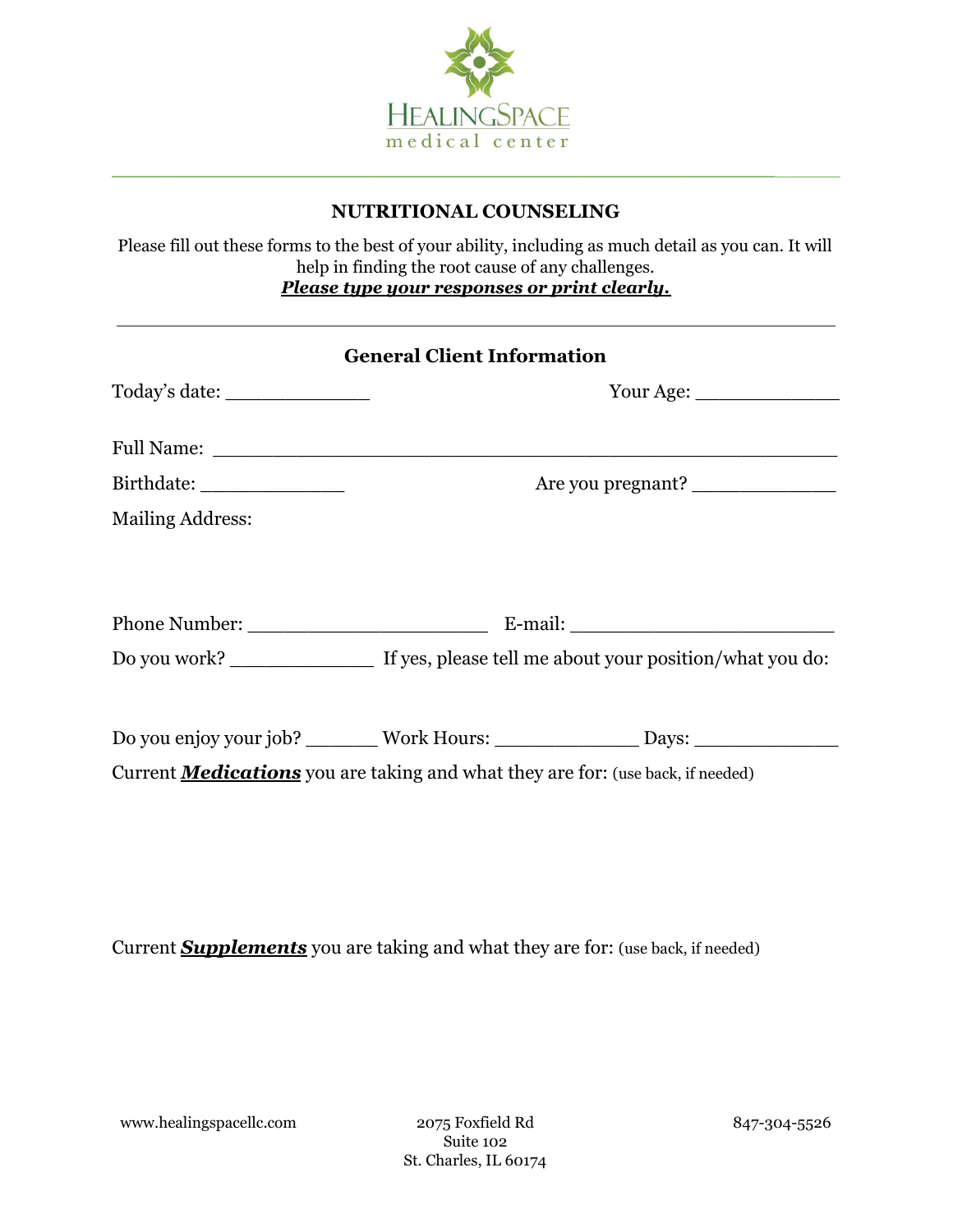

List the main reason(s) you are seeking Nutritional Counseling:

Do you have any known food allergies? \_\_\_\_\_\_\_\_\_\_\_\_

If yes, please list *as much detail* as you can about each allergy and how it affects you: (use back, if needed)

| Have you been hospitalized or in the E.R. in the last 12 months? ________________                                                                                                                                                                                                                                                                                                                                    |                                                                                                                     |  |  |
|----------------------------------------------------------------------------------------------------------------------------------------------------------------------------------------------------------------------------------------------------------------------------------------------------------------------------------------------------------------------------------------------------------------------|---------------------------------------------------------------------------------------------------------------------|--|--|
| When was the last time you were on an antibiotic? _______________________________                                                                                                                                                                                                                                                                                                                                    |                                                                                                                     |  |  |
| What were you on the antibiotic for?                                                                                                                                                                                                                                                                                                                                                                                 |                                                                                                                     |  |  |
|                                                                                                                                                                                                                                                                                                                                                                                                                      |                                                                                                                     |  |  |
| Are you taking Insulin?                                                                                                                                                                                                                                                                                                                                                                                              |                                                                                                                     |  |  |
|                                                                                                                                                                                                                                                                                                                                                                                                                      |                                                                                                                     |  |  |
| Have you been diagnosed with any of the following: (If yes, what year/age)                                                                                                                                                                                                                                                                                                                                           |                                                                                                                     |  |  |
| <b>Example 1</b> Gallstones                                                                                                                                                                                                                                                                                                                                                                                          | High Blood Pressure                                                                                                 |  |  |
| $\frac{1}{\sqrt{1-\frac{1}{2}}\sqrt{1-\frac{1}{2}}\sqrt{1-\frac{1}{2}}\sqrt{1-\frac{1}{2}}\sqrt{1-\frac{1}{2}}\sqrt{1-\frac{1}{2}}\sqrt{1-\frac{1}{2}}\sqrt{1-\frac{1}{2}}\sqrt{1-\frac{1}{2}}\sqrt{1-\frac{1}{2}}\sqrt{1-\frac{1}{2}}\sqrt{1-\frac{1}{2}}\sqrt{1-\frac{1}{2}}\sqrt{1-\frac{1}{2}}\sqrt{1-\frac{1}{2}}\sqrt{1-\frac{1}{2}}\sqrt{1-\frac{1}{2}}\sqrt{1-\frac{1}{2}}\sqrt{1-\frac{1}{2}}\sqrt{1-\frac$ |                                                                                                                     |  |  |
| <b>MTHFR</b>                                                                                                                                                                                                                                                                                                                                                                                                         | <b>Example 12 Service Street Service Street Service Street Service Street Service Street Service Street Service</b> |  |  |
| <b>Kidney Stones</b>                                                                                                                                                                                                                                                                                                                                                                                                 | PKU                                                                                                                 |  |  |
| Stroke/Cardiac Event                                                                                                                                                                                                                                                                                                                                                                                                 |                                                                                                                     |  |  |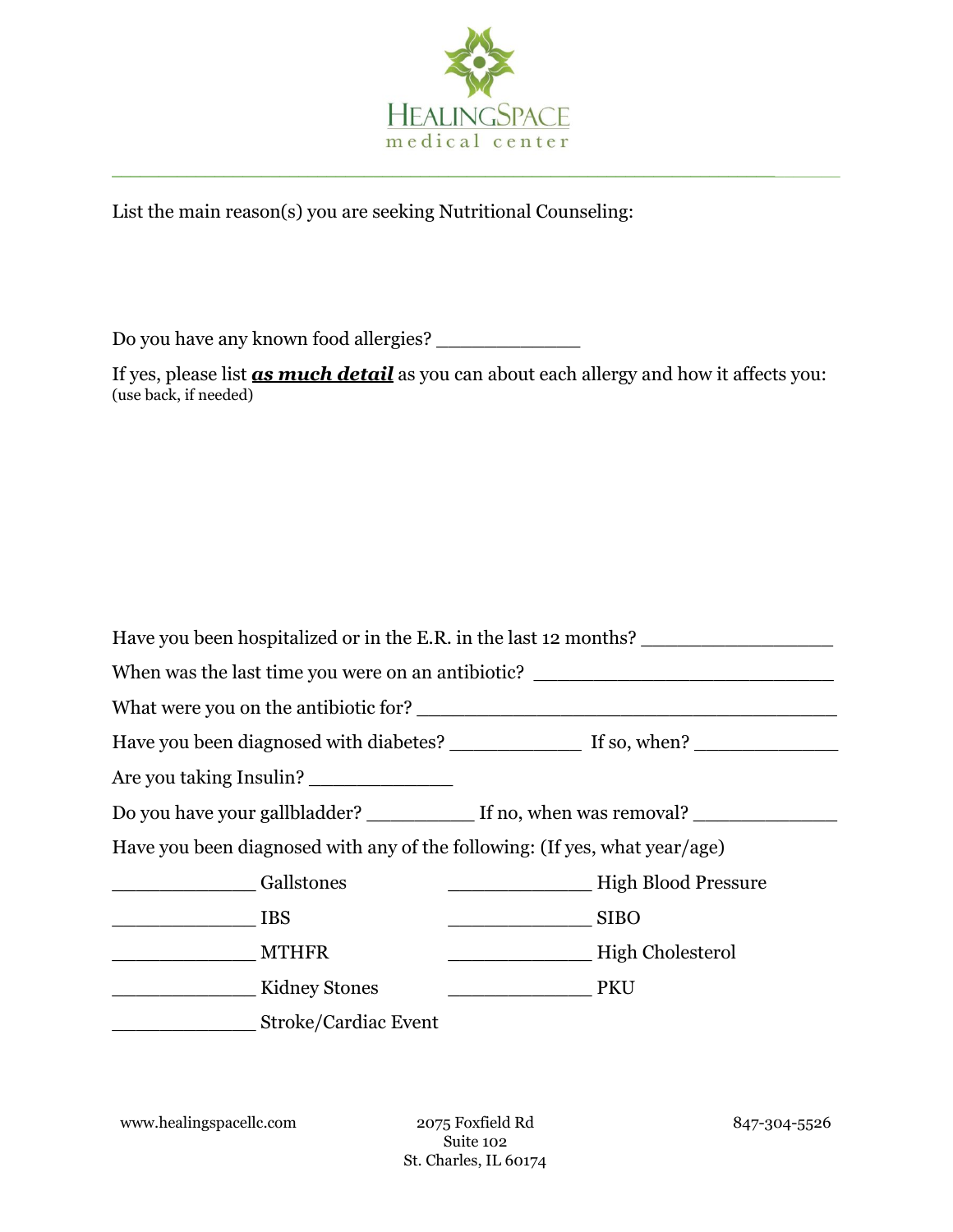

Please list any/all treatments and remedies you have received for any of the challenges marked above:

| How often do you have a bowel movement?                                  |                                                                                  |  |
|--------------------------------------------------------------------------|----------------------------------------------------------------------------------|--|
| $\Box$ Once a day $\Box$ 2-3 times/day $\Box$ One a week $\Box$ Other:   |                                                                                  |  |
|                                                                          |                                                                                  |  |
|                                                                          | <b>Diet and Eating Habits</b>                                                    |  |
| Write down what your meals for the last <b>THREE</b> days:               |                                                                                  |  |
|                                                                          |                                                                                  |  |
|                                                                          |                                                                                  |  |
|                                                                          |                                                                                  |  |
|                                                                          |                                                                                  |  |
| Are you allergic to gluten (that you know of)? _______________           |                                                                                  |  |
| How much water do you drink in a day? Please estimate in <b>ounces</b> : |                                                                                  |  |
|                                                                          | Most Recent Weight: _____________ Height: ___________ Goal Weight? _____________ |  |
|                                                                          |                                                                                  |  |

Do you have a well for your water supply? \_\_\_\_\_\_\_\_\_\_\_\_ Do you notice certain food upset your stomach or cause you to have to use the restroom?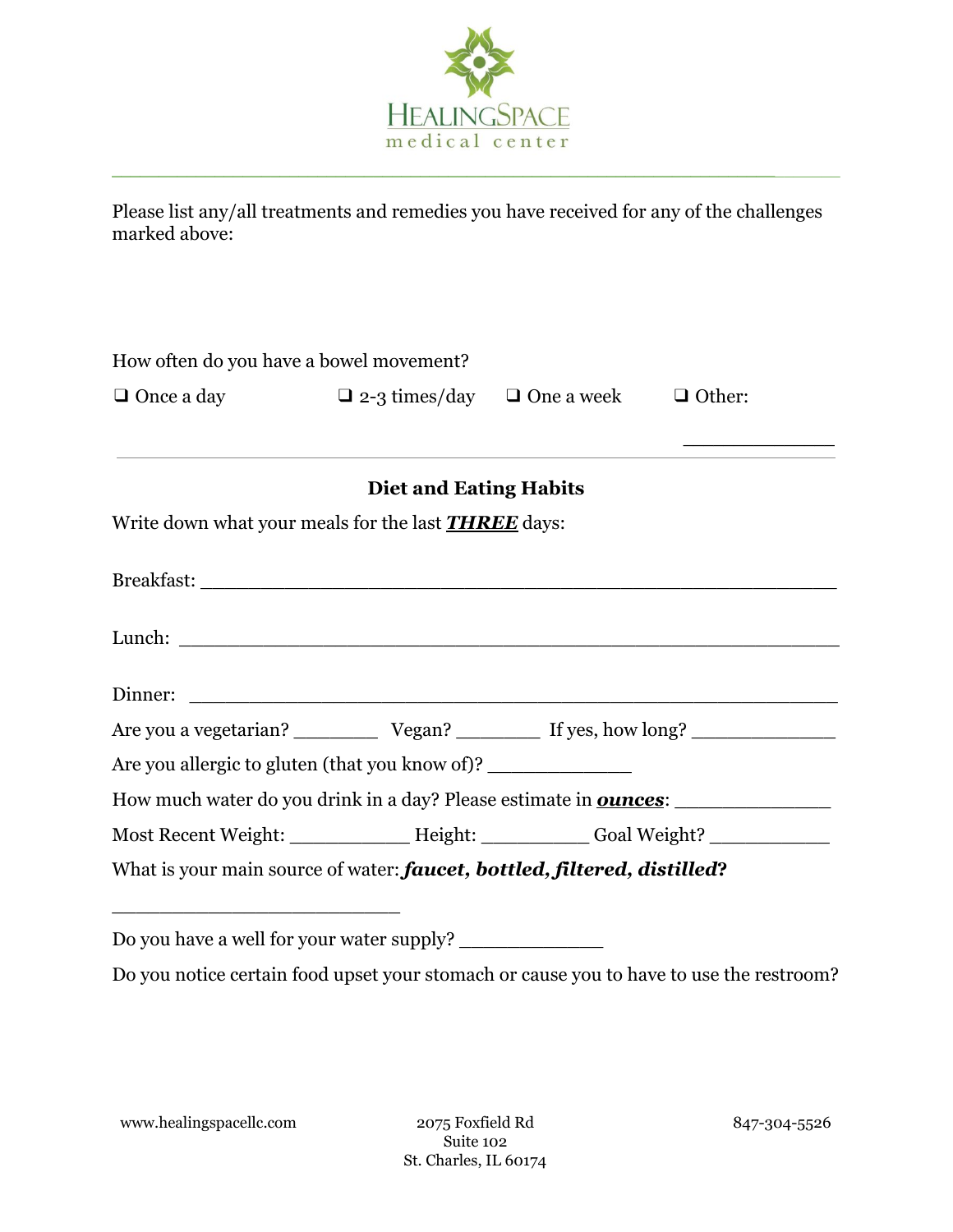

**\_\_\_\_\_\_\_\_\_\_\_\_\_\_\_\_\_\_\_\_\_\_\_\_\_\_\_\_\_\_\_\_\_\_\_\_\_\_\_\_\_\_\_\_\_\_\_\_\_\_\_\_\_\_\_\_\_\_\_\_\_\_\_\_\_\_\_\_\_\_\_**\_\_\_\_\_\_\_

### **Immune Function**

Do you tend to catch colds easily?

Do you recover from illness slowly? \_\_\_\_\_\_\_\_\_\_\_\_

Have you been diagnosed with Lyme Disease, Epstein Barr, Candidiasis, or Herpes Simplex?

 $\Box$  If yes, which one?

Do you suffer from chronic *fatigue*, chronic *pain*, *fibromyalgia*, or *migraines*?

 $\frac{1}{2}$  If yes, when did it begin?

Do you have unexplained rashes, redness, or itching?

Do the insides of your ears itch? \_\_\_\_\_\_\_\_\_\_\_\_

## **Behavior**

Do you believe you have a high stress lifestyle?

Do you worry a lot? \_\_\_\_\_\_\_\_\_\_\_\_

Do you experience mental fogginess or have trouble concentrating?

Do you wake up feeling unrested or depend on caffeine to get through the day?

How many times a week do you eat out from fast food establishments or restaurants?

How often do you:

\_\_\_\_\_\_\_\_\_\_\_\_

\_\_\_\_\_\_\_\_\_\_\_\_

- drink alcoholic beverages? \_\_\_\_\_\_\_\_\_\_\_\_
- smoke cigarettes or vape?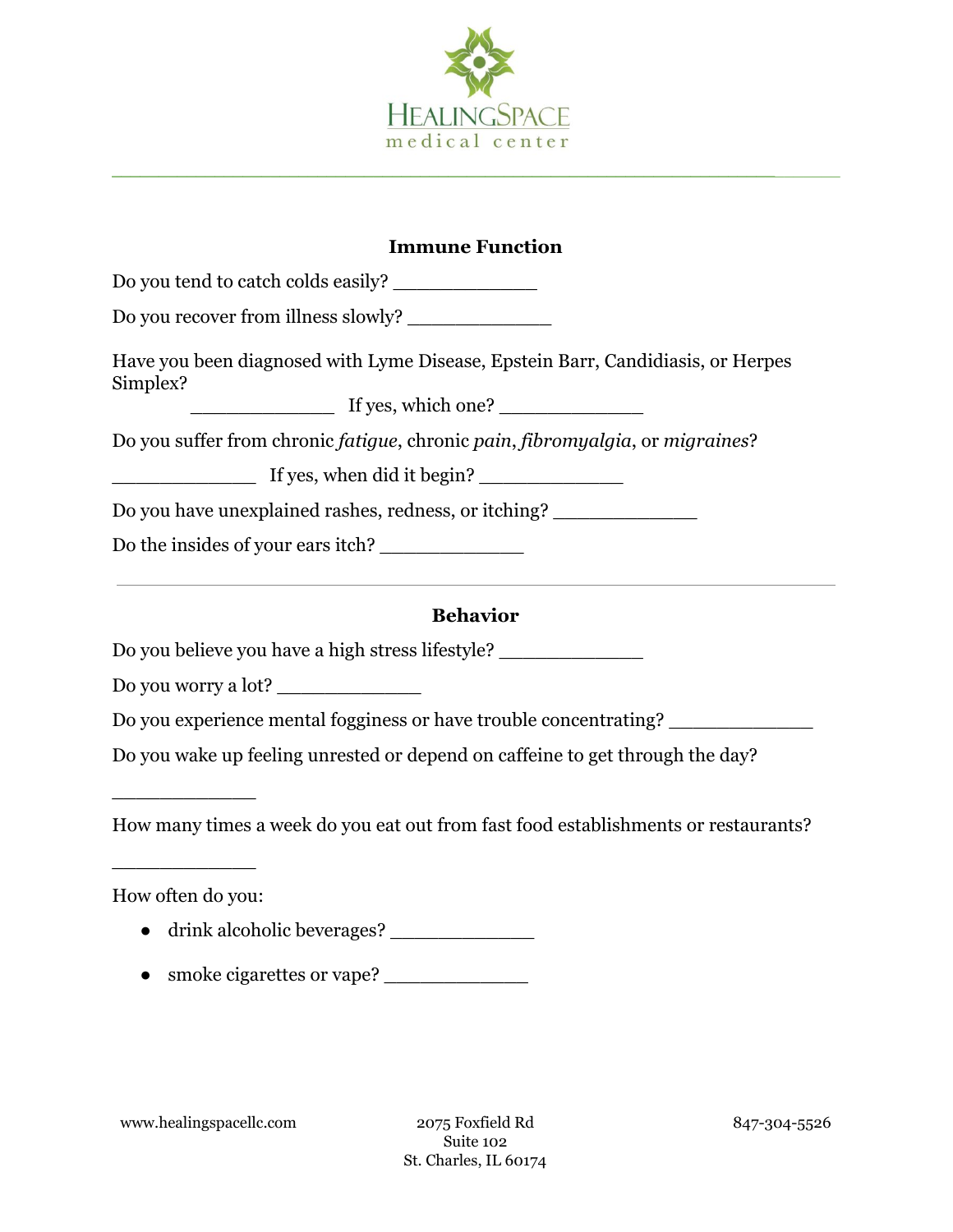

**\_\_\_\_\_\_\_\_\_\_\_\_\_\_\_\_\_\_\_\_\_\_\_\_\_\_\_\_\_\_\_\_\_\_\_\_\_\_\_\_\_\_\_\_\_\_\_\_\_\_\_\_\_\_\_\_\_\_\_\_\_\_\_\_\_\_\_\_\_\_\_**\_\_\_\_\_\_\_ ○ If you quit, what was the date? How long did you smoke/vape before quitting? \_\_\_\_\_\_\_\_\_\_\_\_ \_\_\_\_\_\_\_\_\_\_\_\_\_\_\_\_\_\_\_\_\_

- use antacids? \_\_\_\_\_\_\_\_\_\_\_\_
- use anti-inflammatory drugs/painkillers? (Advil, etc.) \_\_\_\_\_\_\_\_\_\_\_\_

What physical activities are you involved in throughout the year (include hiking, biking, walking)? How often do you partake in them?

What do you feel is your biggest obstacle in achieving wellness or living a healthy lifestyle?

# **Toxic Exposure**

Do you have *regular* exposure to:

| $\Box$ exhaust fumes                                                                                                                      | $\Box$ commercial chemicals | $\Box$ tobacco smoke      |  |  |  |
|-------------------------------------------------------------------------------------------------------------------------------------------|-----------------------------|---------------------------|--|--|--|
| $\Box$ paint                                                                                                                              | $\Box$ pesticides           | $\Box$ cleaning chemicals |  |  |  |
| Have you lived in a house or worked in an office with a history of water damage or<br>known mold?<br>If yes, when was your last exposure? |                             |                           |  |  |  |
| Do you have seasonal allergies?<br>If yes, please list the details of the allergy type and treatment:                                     |                             |                           |  |  |  |
|                                                                                                                                           |                             |                           |  |  |  |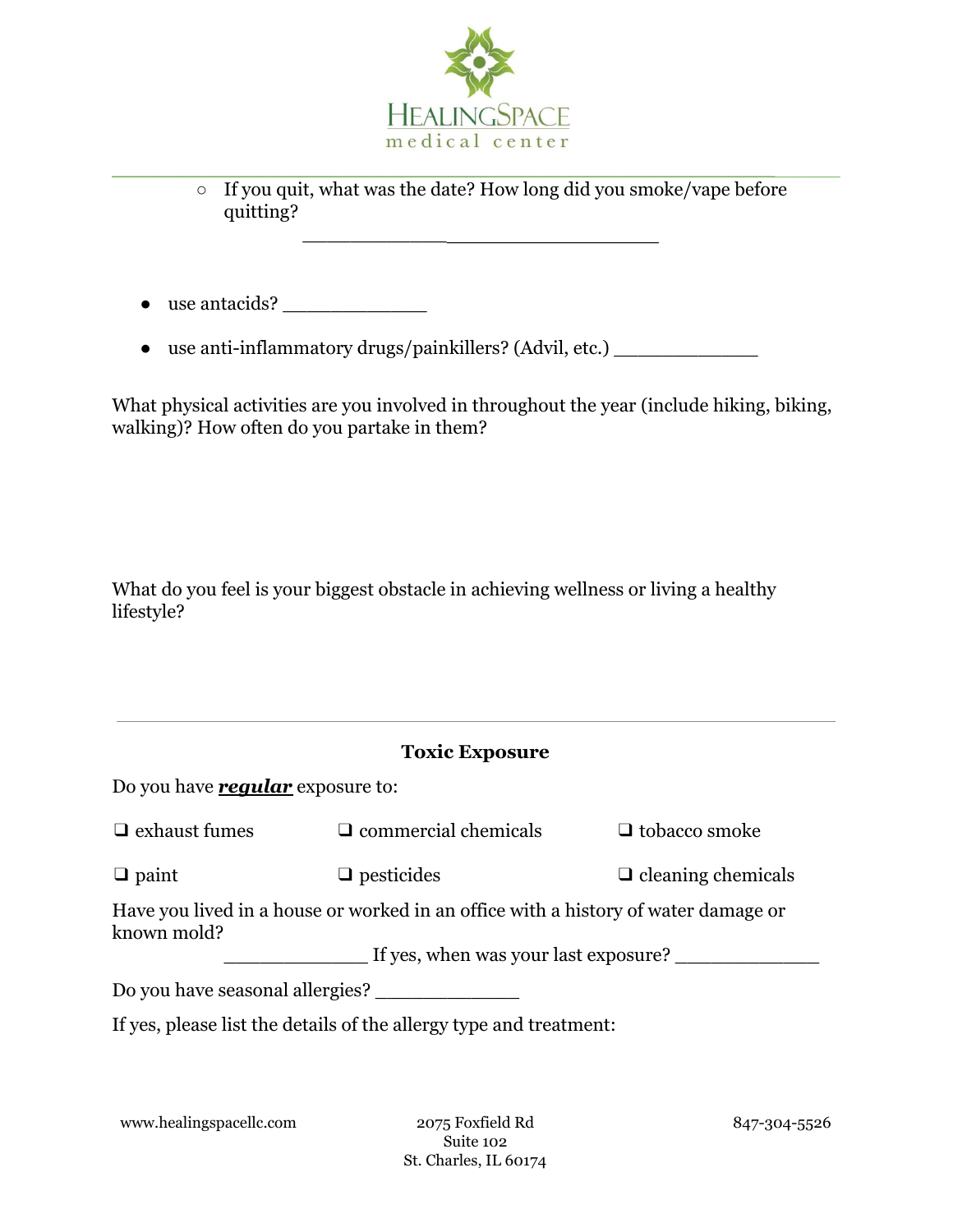

**\_\_\_\_\_\_\_\_\_\_\_\_\_\_\_\_\_\_\_\_\_\_\_\_\_\_\_\_\_\_\_\_\_\_\_\_\_\_\_\_\_\_\_\_\_\_\_\_\_\_\_\_\_\_\_\_\_\_\_\_\_\_\_\_\_\_\_\_\_\_\_**\_\_\_\_\_\_\_

Think of your cabinet at home--name the top 3-5 cleaners you use to clean your home:

| 1. |  |  |  |
|----|--|--|--|
| 2. |  |  |  |
| 3. |  |  |  |
| 4. |  |  |  |
| 5. |  |  |  |

Have you or do you suffer from any of the following? Mark all that apply. List how often/date of the last occurrence: (Mark all that apply)

|              | Trouble concentrating                                                          |                                                                                            |  |  |
|--------------|--------------------------------------------------------------------------------|--------------------------------------------------------------------------------------------|--|--|
|              |                                                                                |                                                                                            |  |  |
| $\Box$ Edema |                                                                                |                                                                                            |  |  |
|              |                                                                                | Warm/red earlobes                                                                          |  |  |
|              |                                                                                | $\Box$ White spots on your fingernails                                                     |  |  |
|              |                                                                                | □ Cracked, red tongue                                                                      |  |  |
|              |                                                                                |                                                                                            |  |  |
|              |                                                                                | Have you experienced any of the following in the last two (2) years? (mark all that apply) |  |  |
|              | $\Box$ Death in the family $\Box$ Death of a close friend $\Box$ Animal attack |                                                                                            |  |  |
|              | $\Box$ Divorce in the family $\Box$ Car accident                               | $\Box$ Other traumatic event:                                                              |  |  |

www.healingspacellc.com 2075 Foxfield Rd

\_\_\_\_\_\_\_\_\_\_\_\_\_\_\_\_\_\_\_\_\_\_\_\_